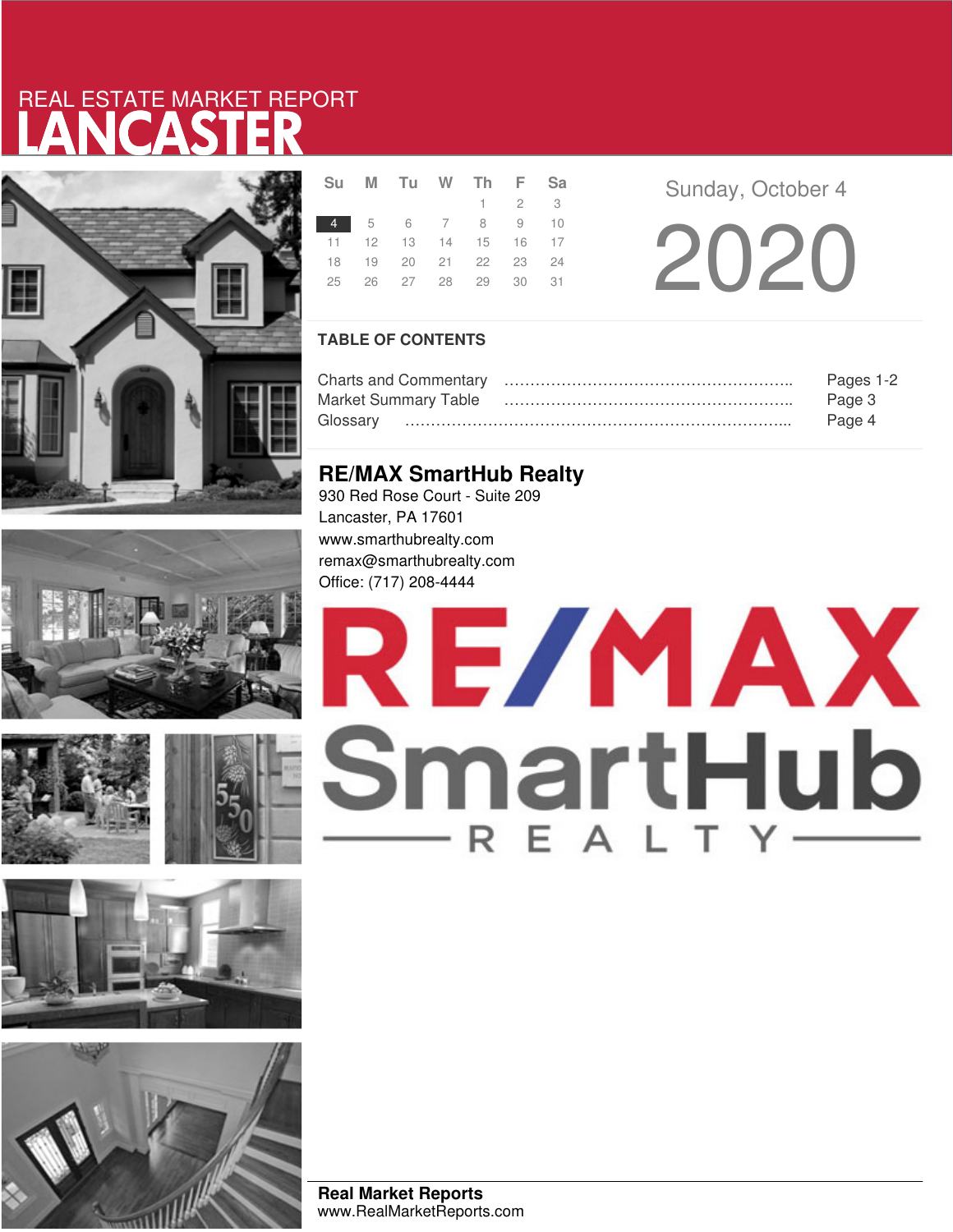

Sunday, October 4, 2020

RE/MAX SmartHub Realty remax@smarthubrealty.com

Office: (717) 208-4444

at the real estate market. Currently there are 911 sales pending in the market overall, leaving 641 listings still for sale. The resulting pending ratio is 58.7% (911 divided by 1,552). So you might be asking yourself, that's great... but what exactly does it mean? I'm glad you asked! *Let's take a look*

The pending ratio indicates the supply & demand of the market. Specifically, a high ratio means that listings are in demand and quickly going to contract. Alternatively, a low ratio means there are not enough qualified buyers for the existing supply.

**"Current inventory is described as active."**

Taking a closer look, we notice that the \$150K - \$200K price range has a relatively large number of contracts pending sale.

We also notice that the \$200K - \$250K price range has a relatively large inventory of properties for sale at 86 listings. The average list price (or asking price) for all properties in this market is \$388,817.





A total of 2910 contracts have closed in the last 6 months with an average sold price of \$263,007. Breaking it down, we notice that the \$200K - \$250K price range contains the highest number of sold listings.

Alternatively, a total of 687 listings have failed to sell in that same period of time. Listings may fail to sell for many reasons such as being priced too high, having been inadequately marketed, the property was in poor condition, or perhaps the owner had second thoughts about selling at this particular time. The \$200K - \$250K price range has the highest number of off-market listings at 98 properties.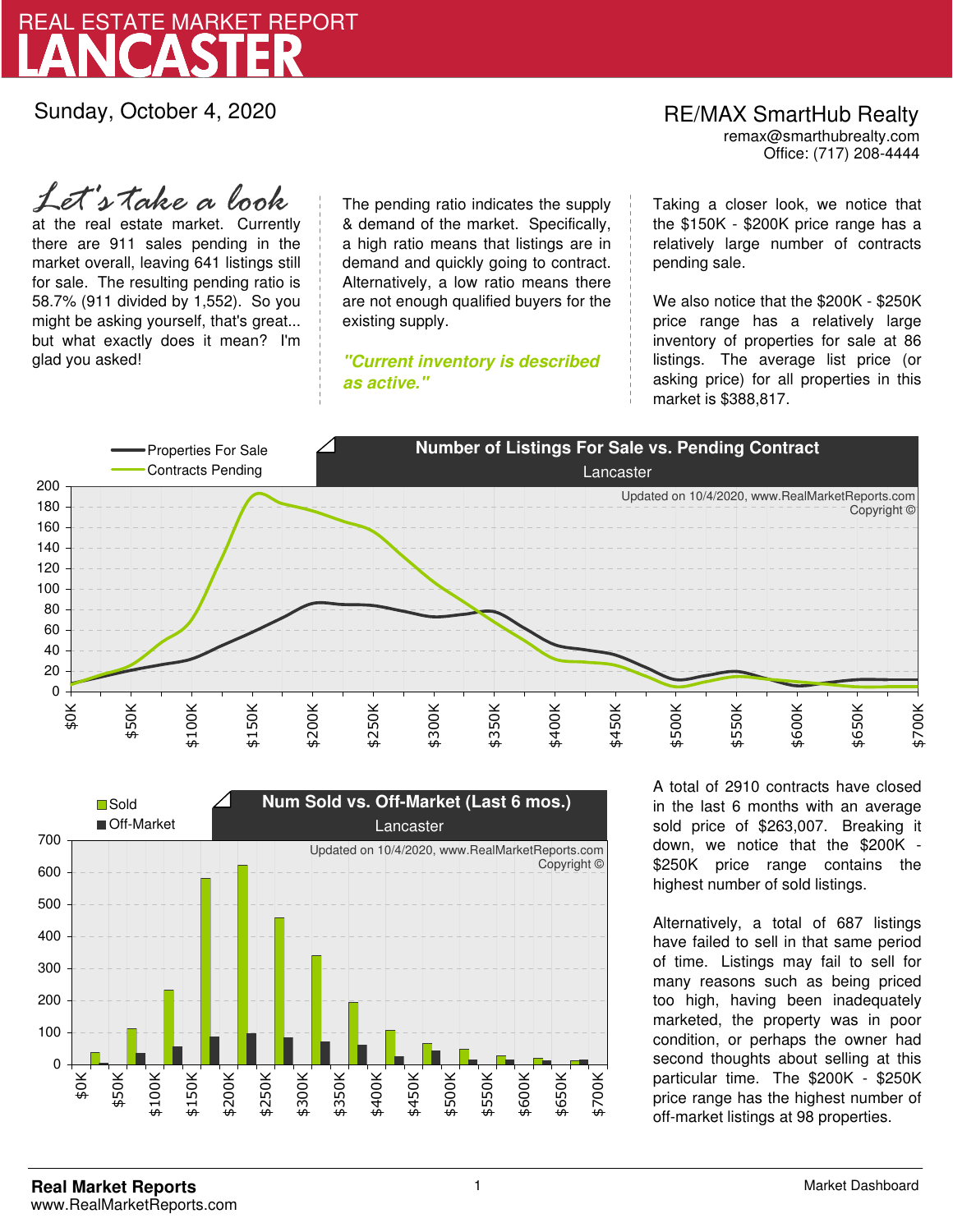# LANCASTER REAL ESTATE MARKET REPORT

## Sunday, October 4, 2020

## RE/MAX SmartHub Realty remax@smarthubrealty.com

Office: (717) 208-4444

Looking at the chart to the right, you might be wondering why average days on market (DOM) is important. This is a useful measurement because it can help us to determine whether we are in a buyer's market (indicated by high DOM), or a seller's market (indicated by low DOM). Active listings (properties for sale) have been on the market for an average of 141 days.

Analysis of sold properties for the last six months reveals an average sold price of \$263,007 and 34 days on market. Notice that properties in the \$150K - \$200K price range have sold quickest over the last six months.

The recent history of sales can be seen in the two charts below. The average sold price for the last 30 days was \$272,921 with an average DOM of 28 days.

Since the recent DOM is less than the average DOM for the last 6 months, it is a positive indicator for demand. It is always important to realize that real estate markets can fluctuate due to many factors, including shifting interest rates, the economy, or seasonal changes.



## **"The average list-to-sales ratio for this area is 99.3%."**

Ratios are simple ways to express the difference between two values such as list price and sold price. In our case, we typically use the list-to-sale ratio to determine the percentage of the final list price that the buyer ultimately paid. It is a very common method to help buyers decide how much to offer on a property.

Analysis of the absorption rate indicates an inventory of 1.3 months based on the last 6 months of sales. This estimate is often used to determine how long it would take to sell off the current inventory of properties if all conditions remained the same. It is significant to mention that this estimate does not take into consideration any additional properties that will come onto the market in the future.

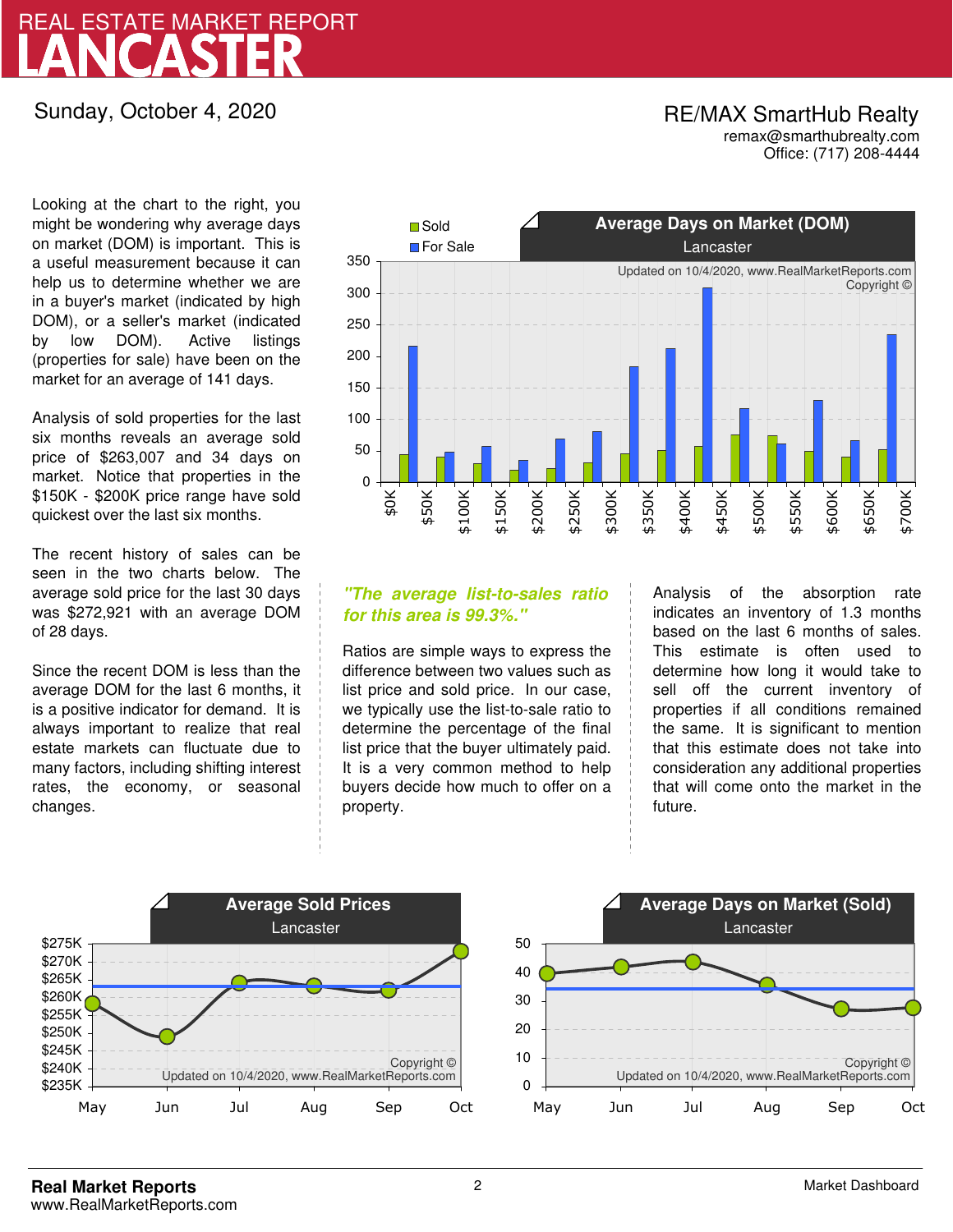# LANCASTER REAL ESTATE MARKET REPORT

Sunday, October 4, 2020

## RE/MAX SmartHub Realty

Office: (717) 208-4444 remax@smarthubrealty.com

|                                    |                    | <b>Contracts Pending [2]</b> |            |                   |                |                               |              | Off-Market in the Last 6 Months [3] |            |                   |                   |                   | <b>Absorption Rate</b> |      |
|------------------------------------|--------------------|------------------------------|------------|-------------------|----------------|-------------------------------|--------------|-------------------------------------|------------|-------------------|-------------------|-------------------|------------------------|------|
|                                    |                    | For Sale <sup>[1]</sup>      |            |                   |                | Sold in the Last 6 Months [4] |              |                                     |            |                   |                   |                   |                        |      |
|                                    | <b>Price Range</b> | Total                        | Avg        | Avg               | Total          | Pending                       | <b>Total</b> | <b>Total</b>                        | Avg        | Avg Orig          | Avg               | Avg               | List to                | Mos. |
| Min.                               | Max.               | <b>Num</b>                   | <b>DOM</b> | <b>List Price</b> | <b>Num</b>     | Ratio                         | <b>Num</b>   | <b>Num</b>                          | <b>DOM</b> | <b>List Price</b> | <b>List Price</b> | <b>Sold Price</b> | <b>Sales</b>           |      |
| \$0                                | \$49,999           | 8                            | 216        | \$30,913          | $\overline{7}$ | 46.7%                         | 6            | 38                                  | 44         | \$51,472          | \$40,100          | \$31,677          | 79.0%                  | 1.3  |
| \$50,000                           | \$99,999           | 21                           | 48         | \$73,048          | 26             | 55.3%                         | 36           | 114                                 | 40         | \$80,942          | \$78,206          | \$73,268          | 93.7%                  | 1.1  |
| \$100,000                          | \$149,999          | 32                           | 57         | \$128,472         | 70             | 68.6%                         | 58           | 233                                 | 30         | \$135,313         | \$133,271         | \$130,229         | 97.7%                  | 0.8  |
| \$150,000                          | \$199,999          | 58                           | 35         | \$175,584         | 190            | 76.6%                         | 87           | 583                                 | 20         | \$175,187         | \$175,480         | \$174,233         | 99.3%                  | 0.6  |
| \$200,000                          | \$249,999          | 86                           | 68         | \$228,410         | 176            | 67.2%                         | 98           | 622                                 | 22         | \$226,358         | \$226,834         | \$225,947         | 99.6%                  | 0.8  |
| \$250,000                          | \$299,999          | 84                           | 80         | \$276,849         | 156            | 65.0%                         | 86           | 459                                 | 31         | \$273,670         | \$274,274         | \$272,804         | 99.5%                  | 1.1  |
| \$300,000                          | \$349,999          | 73                           | 184        | \$328,041         | 107            | 59.4%                         | 72           | 340                                 | 46         | \$322,095         | \$324,121         | \$322,766         | 99.6%                  | 1.3  |
| \$350,000                          | \$399,999          | 78                           | 213        | \$377,548         | 68             | 46.6%                         | 61           | 196                                 | 50         | \$372,116         | \$372,622         | \$371,150         | 99.6%                  | 2.4  |
| \$400,000                          | \$449,999          | 46                           | 308        | \$426,291         | 32             | 41.0%                         | 27           | 109                                 | 57         | \$426,531         | \$425,055         | \$421,160         | 99.1%                  | 2.5  |
| \$450,000                          | \$499,999          | 36                           | 118        | \$477,733         | 26             | 41.9%                         | 45           | 67                                  | 76         | \$474,505         | \$473,299         | \$470,696         | 99.5%                  | 3.2  |
| \$500,000                          | \$549,999          | 12                           | 62         | \$530,100         | 5              | 29.4%                         | 17           | 49                                  | 74         | \$531,465         | \$528,167         | \$521,780         | 98.8%                  | 1.5  |
| \$550,000                          | \$599,999          | 20                           | 131        | \$583,885         | 15             | 42.9%                         | 17           | 29                                  | 49         | \$597,625         | \$589,515         | \$574,256         | 97.4%                  | 4.1  |
| \$600,000                          | \$649,999          | 6                            | 66         | \$626,267         | 10             | 62.5%                         | 13           | 20                                  | 41         | \$618,229         | \$622,739         | \$623,009         | 100.0%                 | 1.8  |
| \$650,000                          | \$699,999          | 12                           | 235        | \$679,708         | 5              | 29.4%                         | 15           | 13                                  | 52         | \$686,115         | \$686,500         | \$669,969         | 97.6%                  | 5.5  |
| \$700,000                          | $+$                | 69                           | 233        | \$1,015,949       | 18             | 20.7%                         | 49           | 38                                  | 92         | \$922,844         | \$904,232         | \$915,742         | 101.3%                 | 10.9 |
| <b>Market Summary &gt;&gt;&gt;</b> |                    | 641                          | 141        | \$388,817         | 911            | 58.7%                         | 687          | 2,910                               | 34         | \$265,193         | \$264,870         | \$263,007         | 99.3%                  | 1.3  |

Status = [1] ACT; [2] PND; [3] WTH, EXP, CNL; [4] CLS

CountyOrParish = Lancaster

PropertyType = Residential

1

Date Range = 04/05/2020 to 10/04/2020 Data believed to be accurate but not guaranteed.